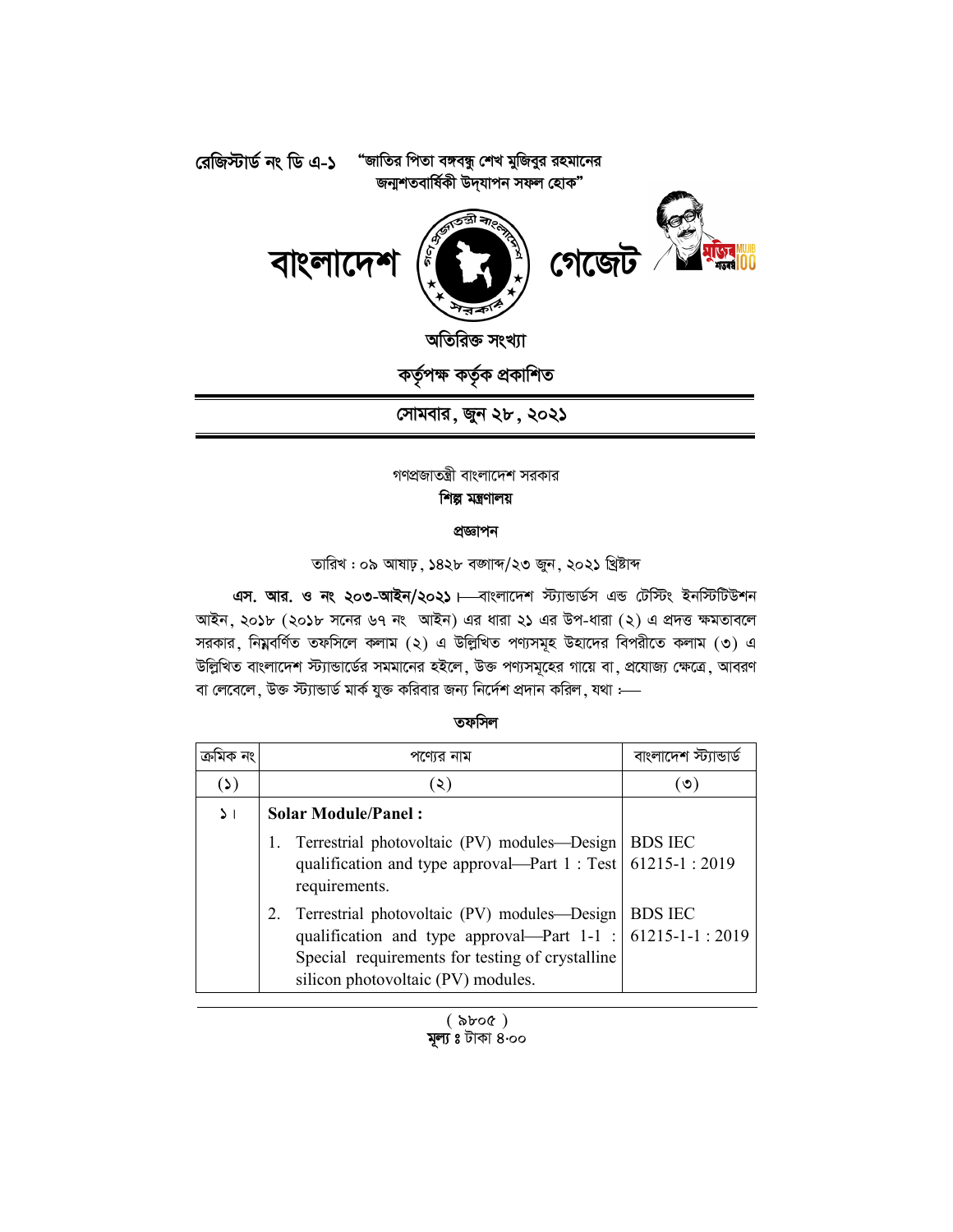## ৯৮০৬ বাংলাদেশ গেজেট, অতিরিক্ত, জুন ২৮, ২০২১

| $\mathbf{r}(\mathbf{r})$ | (5)                                                                                                                                                                                                                          | $(\mathcal{O})$                        |
|--------------------------|------------------------------------------------------------------------------------------------------------------------------------------------------------------------------------------------------------------------------|----------------------------------------|
|                          | Terrestrial photovoltaic (PV) modules-Design<br>3.<br>qualification and type approval—Part $1-2$ :<br>Special requirements for testing of thin-film<br>Telluride<br>Cadmium<br>(CdTe)<br>based<br>photovoltaic (PV) modules. | <b>BDS IEC</b><br>$61215 - 1 - 2:2019$ |
|                          | Terrestrial photovoltaic (PV) modules-Design<br>4.<br>qualification and type approval—Part 1-3 :<br>Special requirements for testing of thin-film<br>amorphous silicon based photovoltaic (PV)<br>modules.                   | <b>BDS IEC</b><br>$61215 - 1 - 3:2019$ |
|                          | Terrestrial photovoltaic (PV) modules—Design<br>5.<br>qualification and type approval—Part 1-1 :<br>Special requirements for testing of thin-film<br>Cu(In,Ga)(S,Se)2 based photovoltaic (PV)<br>modules.                    | <b>BDS IEC</b><br>$61215 - 1 - 4:2019$ |
|                          | Terrestrial photovoltaic (PV) modules—Design<br>6.<br>qualification and type approval—Part 2 : Test<br>procedures.                                                                                                           | <b>BDS IEC</b><br>$61215 - 2:2019$     |
|                          | Photovoltaic (PV) module safety qualification-<br>7.<br>Part 1 : Requirements for construction.                                                                                                                              | <b>BDS IEC</b><br>$61730 - 1:2019$     |
|                          | Photovoltaic (PV) module safety qualification-<br>8.<br>Part 2 : Requirements for testing.                                                                                                                                   | <b>BDS IEC</b><br>$61730 - 2:2019$     |
| २।                       | <b>Inverter:</b>                                                                                                                                                                                                             |                                        |
|                          | Safety of power converters for use in<br>1.<br>photovoltaic power systems-Part 1 : General<br>Requirements.                                                                                                                  | <b>BDS IEC</b><br>$62109 - 1:2016$     |
|                          | Safety of power converters for use in<br>2.<br>photovoltaic power systems-Part 2 : Particular<br>requirements for inverters.                                                                                                 | <b>BDS IEC</b><br>$61109 - 2:2016$     |
|                          | Photovoltaic (PV) systems—Characteristics<br>3.<br>of the utility interface.                                                                                                                                                 | <b>BDS IEC</b><br>61727:2020           |